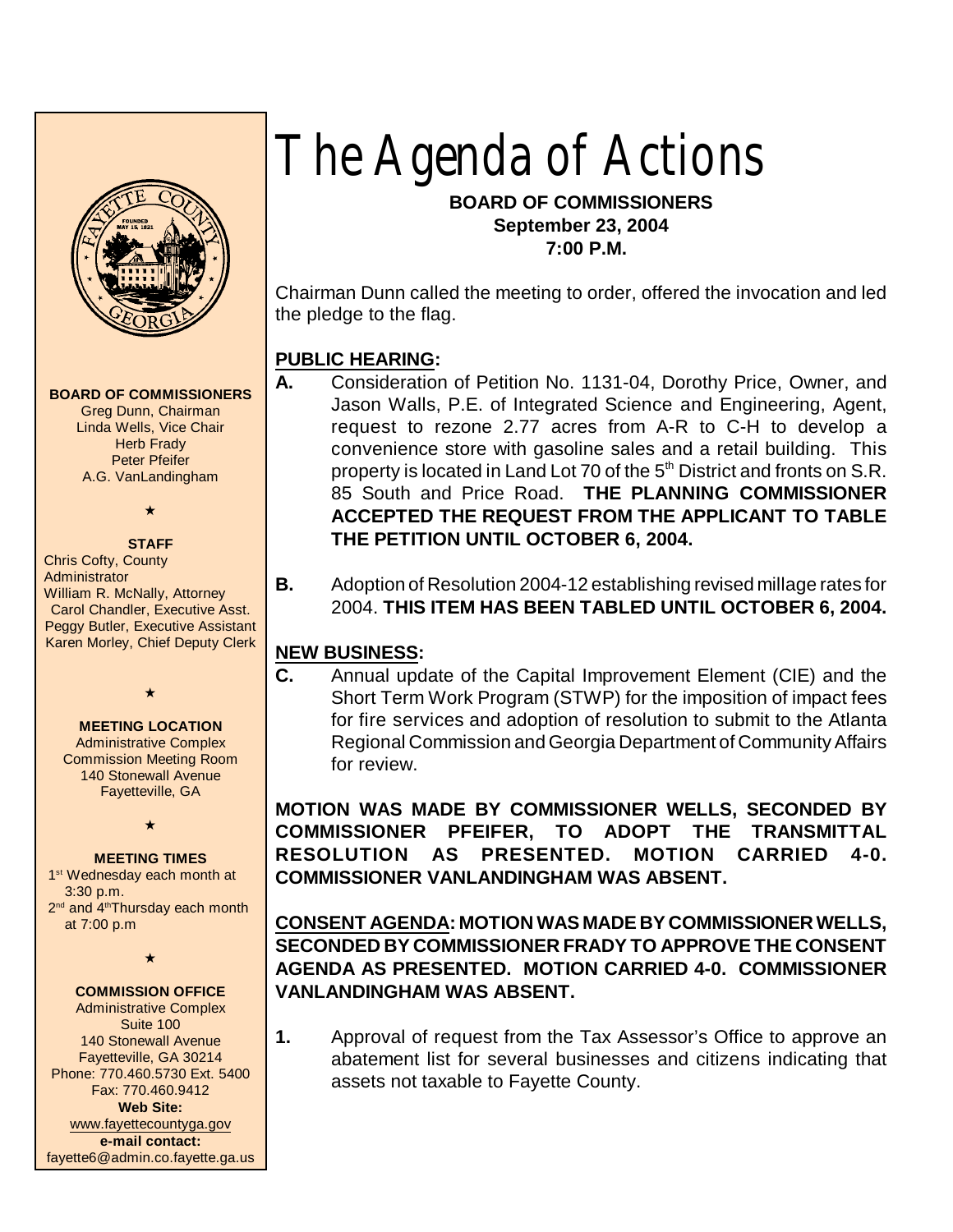## **Agenda of Actions September 1, 2004 Page 2**

- **2.** Approval of request to transfer funds from the General Budget fund to the Sheriff's Department Vehicle Maintenance Budget Category due to insurance compensation.
- **3.** Approval of request from Purchasing Director Tim Jones to award the annual contract for lime for the Water System to the low bidder, Southern Lime.
- **4.** Approval of request from Purchasing Director Tim Jones to award the annual contract for various chemicals for the Water System to the low bidder for each chemical.
- **5.** Approval of request from Tony Parrott, Water System Manager, to change the specifications to Ductile Iron Pipe for water line installations.
- **6.** Approval of minutes for Board of Commissioners meetings held on August 26, 2004, September 1, 2004 and September 9, 2004.

## **PUBLIC COMMENT:**

Members of the public are allowed up to five minutes each to address the Board on issues of concern other than those items which are on this evening's agenda.

## **THERE WAS NO PUBLIC COMMENT.**

## **STAFF REPORTS:**

**ATTORNEY MCNALLY:** County Attorney Bill McNally requested an Executive Session to discuss one real estate item and two legal items.

**CHAIRMAN DUNN:** Chairman Dunn requested an Executive Session to discuss one legal item.

**EXECUTIVE SESSION: MOTION WAS MADE BY COMMISSIONER WELLS, SECONDED BY COMMISSIONER FRADY, TO ADJOURN TO EXECUTIVE SESSION TO DISCUSS ONE REAL ESTATE ITEM AND THREE LEGAL ITEMS. MOTION CARRIED 4-0. COMMISSIONER VANLANDINGHAM WAS ABSENT.**

**REAL ESTATE:** Attorney McNally discussed a real estate item with the Board.

# **THE BOARD TOOK NO ACTION ON THIS MATTER.**

LEGAL: Attorney McNally advised the Board on a legal matter.

## **THE BOARD TOOK NO ACTION ON THIS MATTER.**